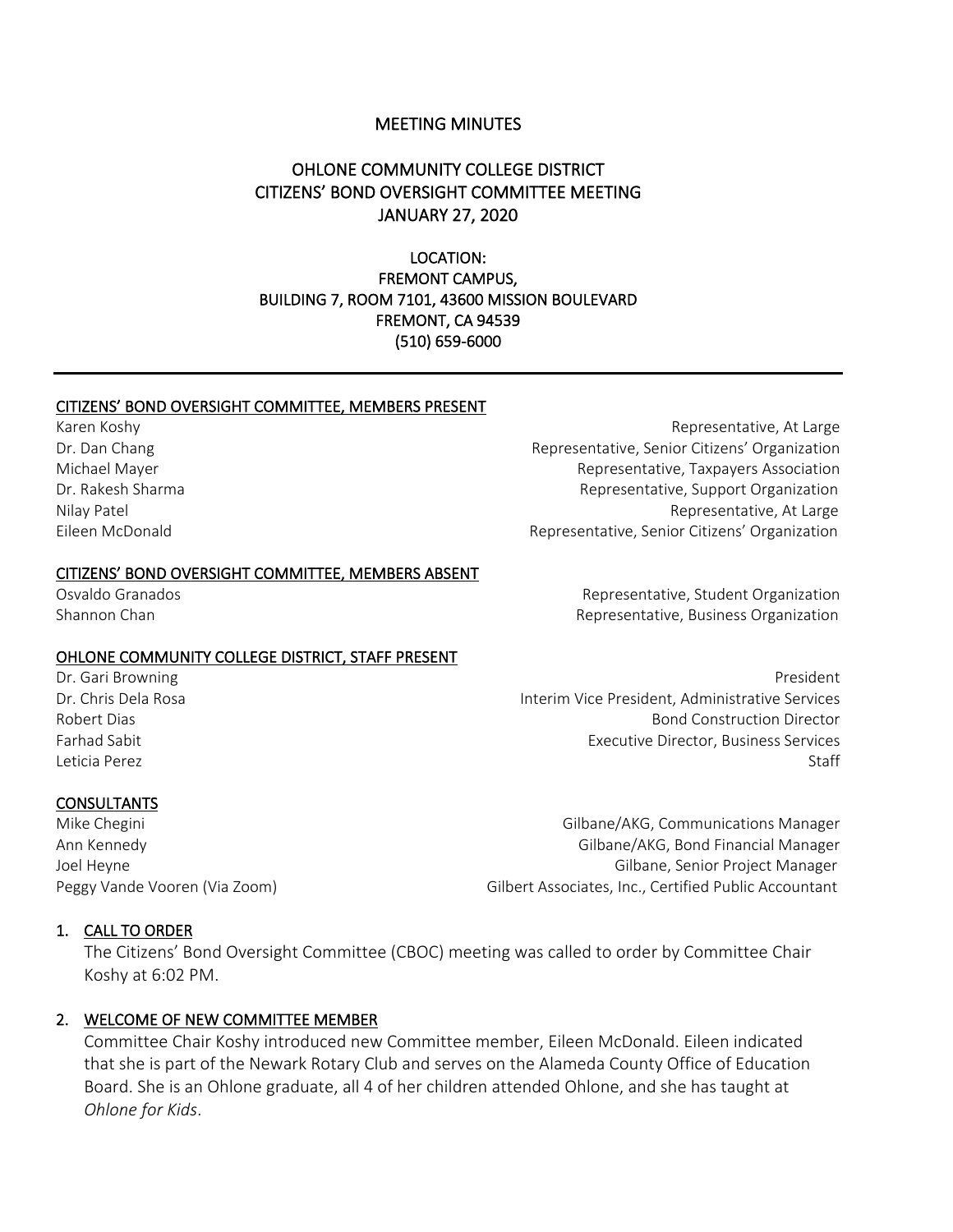## 3. APPROVAL OF AGENDA

A motion was made by Committee Member Sharma to approve the agenda items. Committee Member Mayer seconded the motion. The motion was unanimously carried by the Committee members present.

## 4. APPROVAL OF MINUTES

Committee Member Sharma motioned to approve the minutes from the previous meeting that took place on September 23, 2019. Committee Member Mayer seconded the motion. The motion was unanimously carried by all Committee members present.

# 5. RECOGINITON OF SERVICE

Dr. Browning acknowledged Committee Member Chang for his time served on the CBOC with a framed certificate of appreciation. Dr. Chang has served three terms on this Committee; this is his last meeting. Dr. Chang thanked all the members and staff, indicated that he loves the Academic Core Building and is very impressed with the Committee.

# 6. COMMITTEE MEMBERS ATTENDANCE REPORT

Committee Chair Koshy presented the attendance report to the Committee. The Committee expressed no concerns or changes.

# 7. ELECTION OF CHAIR AND VICE-CHAIR

Committee Chair Koshy indicated that the Committee needed to nominate a Chair and Vice-Chair. Committee Member Sharma expressed his interest in serving as Chair and nominated Eileen McDonald as Vice-Chair. Committee Member Mayer motioned to approve. Committee Member Patel seconded the motion. All Committee members unanimously carried the motion.

## 8. COMMUNICATIONS FROM COMMITTEE MEMBERS

There were no communications from Committee members.

# 9. COMMUNICATIONS FROM STAFF

Chris Dela Rosa updated the Committee on Dr. Browning's upcoming retirement at the end of this academic year. He expressed his hope that she will continue to stay connected with Ohlone CCD. Dr. Dela Rosa added that the campus has moved into the Academic Core Buildings (ACB). It has been a long time coming, from design to bid to construction and now, today was the first day of classes. There is a different vibe on campus with the 3 new buildings, it's a good boost and change for Ohlone CCD. We are all very happy for these changes. A ribbon cutting event took place last week, and the buildings were dedicated by Board Member Richard Watters.

*Ms. Koshy – How long will this Committee stay active now that the buildings are up and running?*

*Ms. Kennedy – The Committee will remain active until last dollar is spent, including all FF&E; after the final audit and report, the Committee will disband*.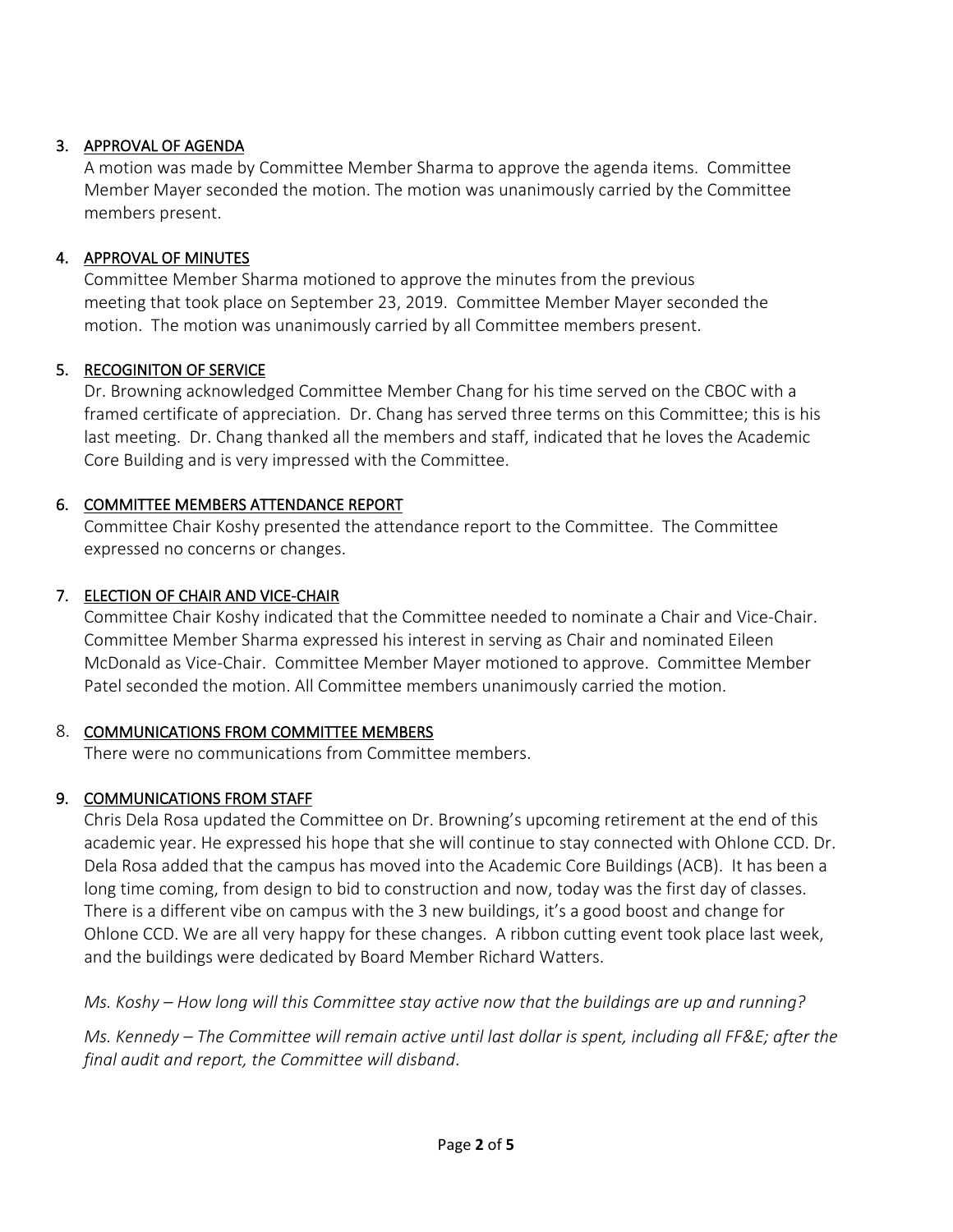#### 10. COMMUNICATIONS FROM THE PUBLIC

There were no communications from the public

#### 11. REVIEW OF ANNUAL FINANCIAL & PERFORMANCE AUDITS

Peggy Vande Vooren from Gilbert and Associates presented, via Zoom, the Measure G Financial and Performance Audit Reports for the 2018-19 fiscal year. She was happy to present a clean audit report. Bond balance sheet and revenues, expenditures, and change in fund balance starts on page 4, including the DiMino donation. There were no audit adjustments on financials.

*Dr. Sharma– DiMino is not Measure G, why show it here?*

*Ms. Vande Vooren – It is managing a transfer that is going to a bond project.*

*Ms. Kennedy – The DiMino contribution is held separately, offsetting the expenses that were originally part of the bond program; bills coming for FF&E in the ACB, we pay those and then the Foundation reimburses the District. For FF&E, the DiMino gift is the offset, the expense is coming from the bond first because of timing.*

*Dr. Sharma –I understand you have money sitting, have cash that comes via this fund, then foundation pays it. Is there a liability?*

*Mr. Sabit– This is an accounts receivable on our side, and accounts payable on the Foundation side; once money is transferred back this will clear it up.*

*Ms. Kennedy - It is a timing issue.*

*Mr. Sabit -This will continue until we spend the entire donated amount.*

*Dr. Sharma– It is a clean report.*

*Ms. Vande Vooren – Ohlone's business office has a great department, very clean records.*

*Ms. Koshy – That is a high recommendation of staff.*

*Mr. Sabit – It is a team effort; the credit goes to them.*

For additional information please see the FY1819 Measure G Financial and Performance Audit reports.

## 12. REVIEW AND APPROVAL OF THE FY2018-2019 ANNUAL REPORT

Mike Chegini briefly explained that the annual report is available via a link on the bond website. He thanked Karen and Michael for their participation. The report includes a letter from the Committee Chair, Karen Koshy, along with the required compliance statement, listing of Committee members and links to relevant information. The format is the same as in previous years; pie graphs change to reflect fiscal year budgets and expenditures. There is also a featured projects section. Once the report is finalized, there will be a print friendly version. The Annual Report will be presented to the Board of Trustees on 2/12/20 by the Committee Chair. There were no questions or edits.

For detailed information please see the annual report on the bond website.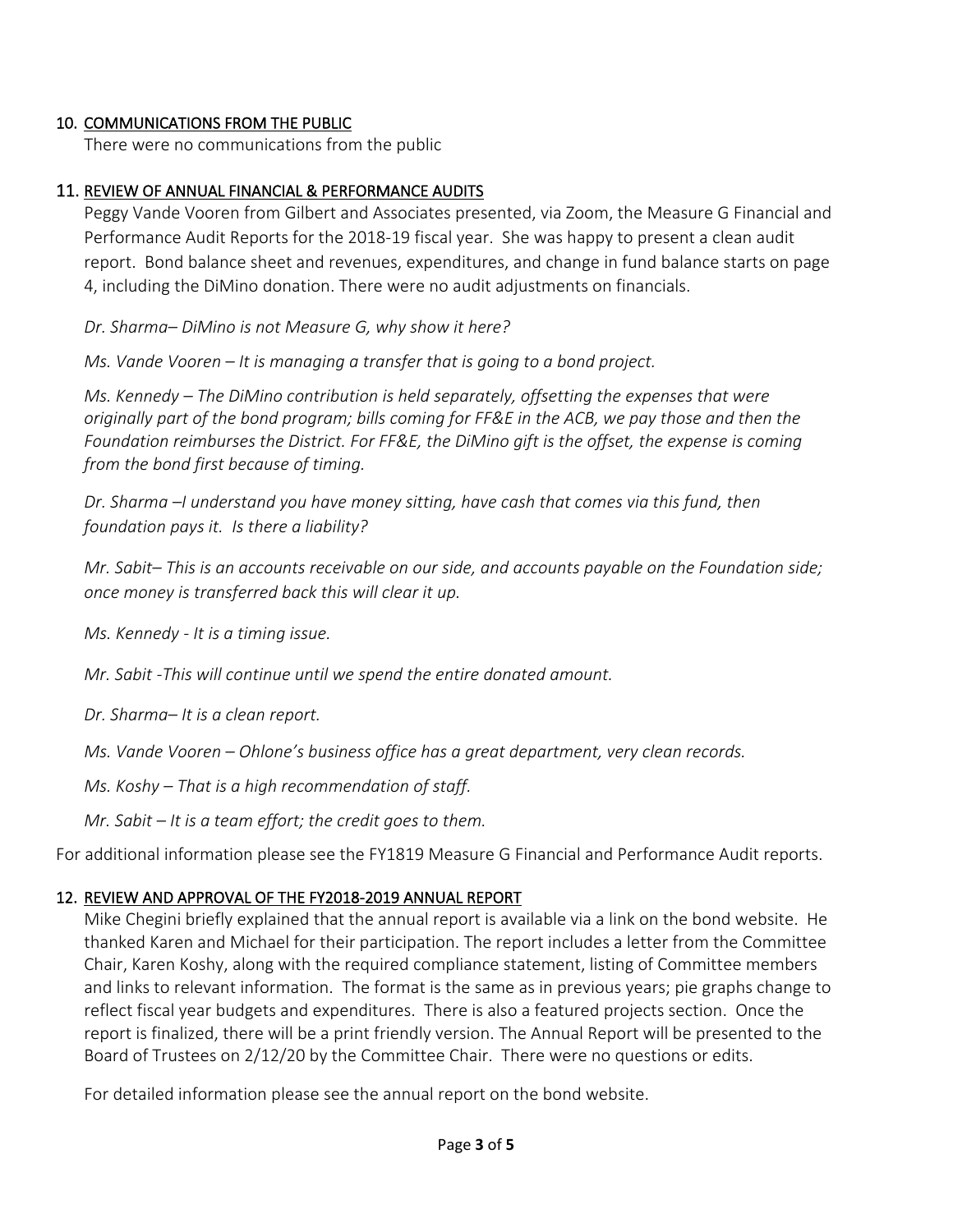A motion was made by Committee Member Sharma to approve the FY2018-2019 Annual Report. Committee Member Mayer seconded the motion. The motion was unanimously carried by the Committee members present.

# 13. UPDATE ON MEMBERSHIP

Ann Kennedy indicated that we have members coming to the end of their term. Karen Koshy's and Nilay Patel's terms will end in May. If members would like to stay on the Committee, we can move forward with a reappointment commitment tonight, if not, by the next meeting. Rakesh Sharma indicated his interest in continuing to serve and asked that his original application be submitted for approval. Rakesh Sharma's name will move forward to the Board of Trustees in February.

# 14. PROJECT UPDATES

Joel Heyne provided a brief presentation on construction projects as follows:

- Soccer field lighting: It is nearly complete (1-2 weeks); it will be used for evening practices and rentals.
- North Parking project: Lots T, U, V and X are new. Most of the work is done and in place. The new project includes a new block wall building to replace old theater storage containers. The new parking will be available the first week in March.
- All portables were removed from the Fremont campus: We will be getting money back due to quickness of the removal; the area will remain fenced in until we determine what to do.
- Bldg 4: Minor renovation work; swing space for Bldg 5.
- Newark Site Security project: Wrapped up.
- Bldg 5: It is the largest current project; the cafeteria and other spaces will get a face lift. Moving into the bid phase soon.

*Dr. Sharma – How many parking spaces were added?*

*Mr. Heyne – About 70 new spaces. The intent is to meet larger crowds for Smith Center events.*

*Dr. Sharma– Staff parking lots do not have meters. Smith Center, if they are parking in certain areas, would they have to pay? I'm trying to figure out how the parking is going to be.*

*Mr. Heyne – We will work with operations to make sure it is all striped and/or labeled as the College desires.*

# 15. FINANCIAL UPDATE

Ann Kennedy briefly provided an update on financial reports for period ending 9/30/19. In the whole program report, she pointed out the Inaccessible Bond Authorization. As bonds are sold in amount of \$5k increments, the packets at times do not neatly align. There is \$4,570 that is not accessible; it is not uncommon. We then have to remove it. It is being pointed out tonight because the total bond and other funding and totals under costs status do not match; in quarter two it will be a wash. She also pointed out that we are starting to see DiMino funds come in.

*Dr. Sharma– The DiMino funds will have to be moved?*